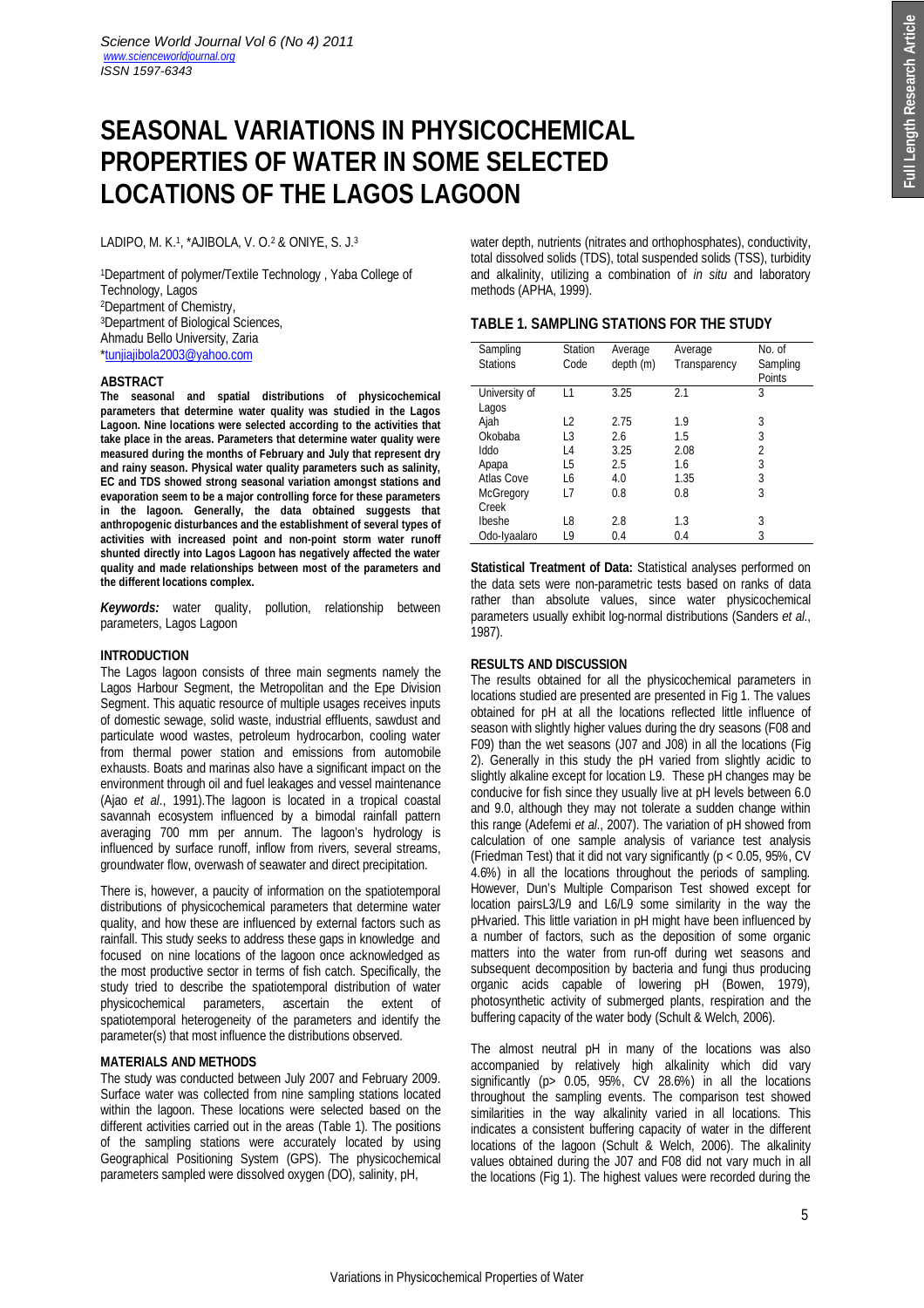F09 sampling period for all the locations (between 96.8 mg/L in location L5 and 133.3 mg/L in location L1). This means that during this period the water had high buffering capacity and may explain why pH during this period did not vary much (Chagas & Suzuki, 2005).

The lagoon can therefore be described as being buffered since relatively large quantities of acid or base are added to water without causing much change to its pH.



**DURING THE SAMPLING PERIODS.**

Fig. 1 cont…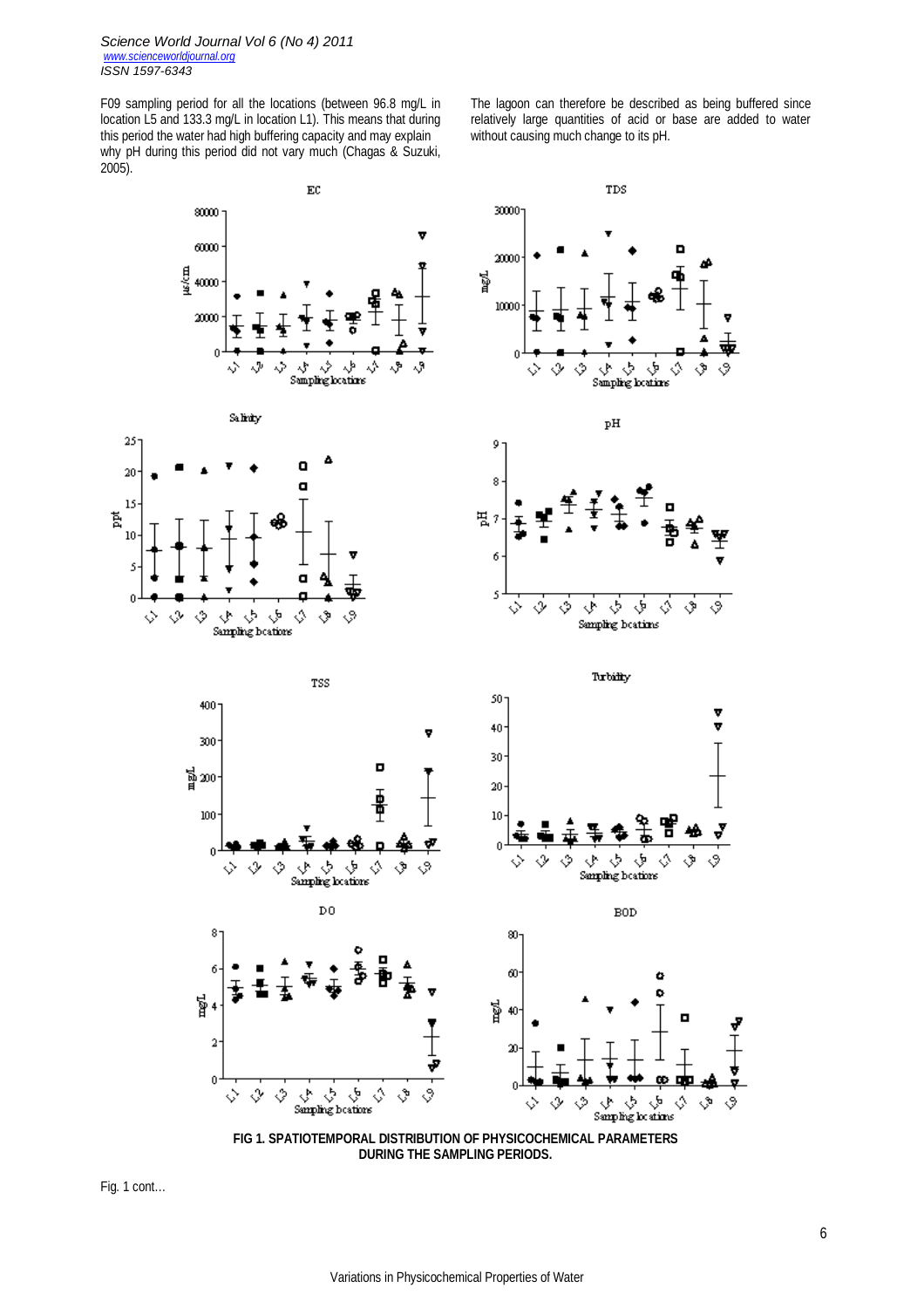

**FIG 1 (cont). SPATIOTEMPORAL DISTRIBUTION OF PHYSICOCHEMICAL PARAMETERS DURING THE SAMPLING PERIODS.**

The Electrical conductivity values were relatively high in all the locations during F08 and F09 sampling periods, because the lagoon was undergoing drying and salts were accumulating through evaporation. During drying phases EC concentrations can become high to impact on biota (Merz, 2006). This is also an indication of high dissolved solids in the water during this period of dry season. By J07 and J08 (the wet season) sampling periods EC levels decreased because the lagoon had refilled and salts had been diluted or flushed out of the system (Fig 1). The EC levels recorded during the J08 season were exceptionally low because of the high amount of rainfall during that month. The variation of EC among the different locations within the lagoon was significant suggesting that dissolved inorganic salts are not evenly distributed within the lagoon. However, location L6 showed consistently high EC throughout the period of this investigation because of it nearness to the sea.

The variation in total dissolved solids followed a similar pattern as EC. TDS values were high during the dry season (F08 and F09) for locations L1 to L8 reaching up to 24896 mg/L during the F09 sampling period at location L4 (Fig 1). Relatively low TDS were observed for samples collected during the J08 sampling period for same reason as EC. Samples collected from location L6 were consistent throughout the period under investigation also showing some relationship with the EC results. This parameter which was found to vary substantially in time and space might be due to shallowness of the lagoon, macroclimatic conditions, and inputs of sea and fresh water (Chagas & Suzuki, 2005).

Salinity of the different locations of the lagoon varied according to season and values obtained during this investigation together with EC values is indicative of a brackish environment. The fluctuations in salinity values indicate that there was some fresh water input from land and are as subject to strong freshwater discharge from rivers in the surroundings recorded low salinity (L8 and L9) and this might have resulted in the stratification between the locations primarily in the wet season (Stickney, 1984). In all the locations except L6 salinity varied substantially probably due to shallowness, macroclimatic conditions, and inputs of sea and fresh water (Chagas & Suzuki, 2005). The samples collected from L6 did not vary much throughout the period of investigation because of its closeness to the sea suggesting continuous sea-water infiltration through the sand land separating the lagoon from the sea (Chagas & Suzuki, 2005).There was also a trend of increasing salinity at times of the year when little or no rainfall occurred; showing that the rate of evaporation exceeded fresh water input. The Friedman test showed that there was significant variation among the different locations of the lagoon ( $p < 0.05$ , 95%, CV 77.9%) and in all cases the same reason could be attributed to the cause of this variation. All the values obtained during the periods of sample collection had salinity lower than that typical for marine environment i.e. 35 ppt.

Of critical importance to marine organisms are the fate and behaviour of dissolved oxygen and the factors affecting fluctuations in dissolved (DO) levels. The principal anthropogenic activity resulting in changes in dissolved oxygen concentrations in the marine environment is the addition of organic matter (Cole *et al*., 1999). Dissolved oxygen (DO) levels were generally high but variable, between different locations of the lagoon with no discernable seasonal pattern. The presence or absence of submerged aquatic vegetation may have contributed to the observed variability (Merz, 2006). DO did not vary significantly recording values that were fairly consistent in most locations (p < 0.05, 95%, CV 15.6%) during the period of study in all the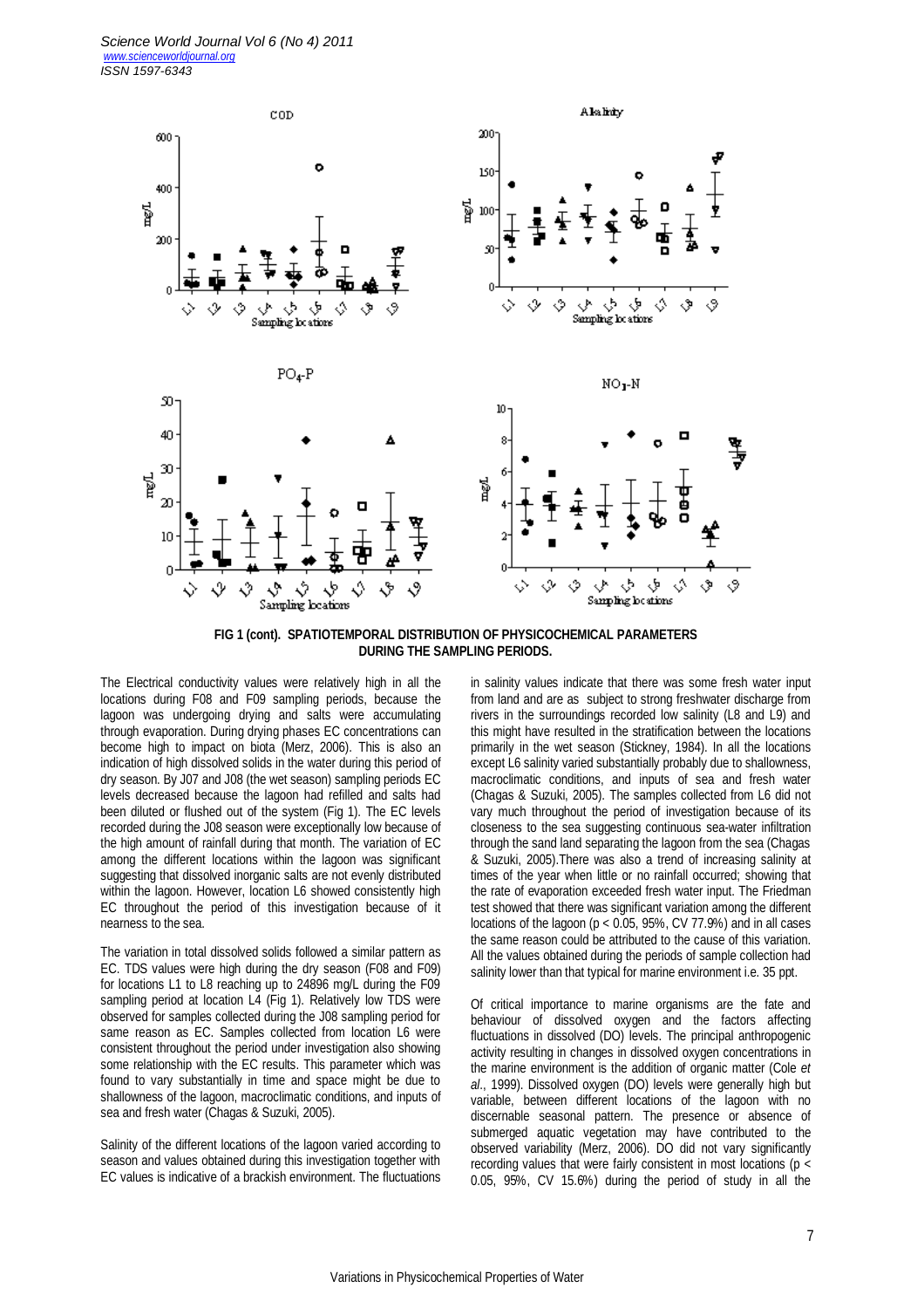#### *Science World Journal Vol 6 (No 4) 2011 www.scienceworldjournal.org ISSN 1597-6343*

locations. However, there was a significant difference in the way L6/L9 and L7/L9 varied. In location L9 the DO values were relatively low (0.55 mg/L to 4.7 mg/L). The J08 samples from the different locations have the highest DO values (Fig 2). The highest value during this period was found in L6 (7.0 mg/L). Since the lagoon is extremely shallow, DO levels may have been high due to wind-assisted surface mixing and not necessarily the influx of fresh water during the wet season. It is also possible that high the readings may have been generated by photosynthesising algae. All the samples except L9 collected during the periods of investigation are within those found for tropical estuaries (Thangaraj *et al*., 1979; Sivasankar & Jayabalan, 1994; Chineah *et al*., 2001). In L9 very low DO values were obtained 0.55 and 0.80 mg/L for J07 and F08 sampling periods respectively. Low dissolved oxygen concentrations that were below standards commonly in marine water could be indicative of shallow water and/or higher water temperatures typical to the area and, therefore, may not be indicative of impaired water quality (EPA, 2000). Alternatively, instances of low dissolved oxygen readings during the wet season could be indicative of heavy algal concentrations or vegetative decomposition of plants that has been exacerbated by heavy point source freshwater inflows carrying excess nutrients into this system (EPA, 2000). However, dissolved oxygen value which varied from 4.3 to 7.0 mg/L in many of the locations (L1 to L8) indicated a good aeration or quick re-aeration of water as a result of strong winds (Chagas & Suzuki, 2005).

COD and BOD values showed that organic matter contents in the lagoon were low in several locations of the lagoon (Fig 1). The BOD exhibited high degree of variation in all the locations and did not show any seasonal pattern. The values of BOD ranged from 0.75 mg/L in location L8 to 58 mg/L in location L6 suggesting high variation in dissolved organic matter concentration from one location to another. This further suggests periodic discharge of sewage containing varying amounts of substances with high BOD in the different locations. The values obtained in this study were in many cases lower than the average values reported by Bawa *et al*.*,* (2007) for Lomé's Lagoon (BOD 40 mg/L).COD also did not vary significantly in all the locations and did not show any seasonal pattern. The values obtained in this study were in many cases slightly lower than the average values reported by Bawa *et al*.*,* (2007) for Lomé's Lagoon (110 mg/L).





**FIG. 2. SEASONAL VARIATION OF WATER QUALITY PARAMETERS IN THE SELECTED LOCATIONS OF THE LAGOON DURING EACH SAMPLING PERIOD.**

Fig. 2 cont…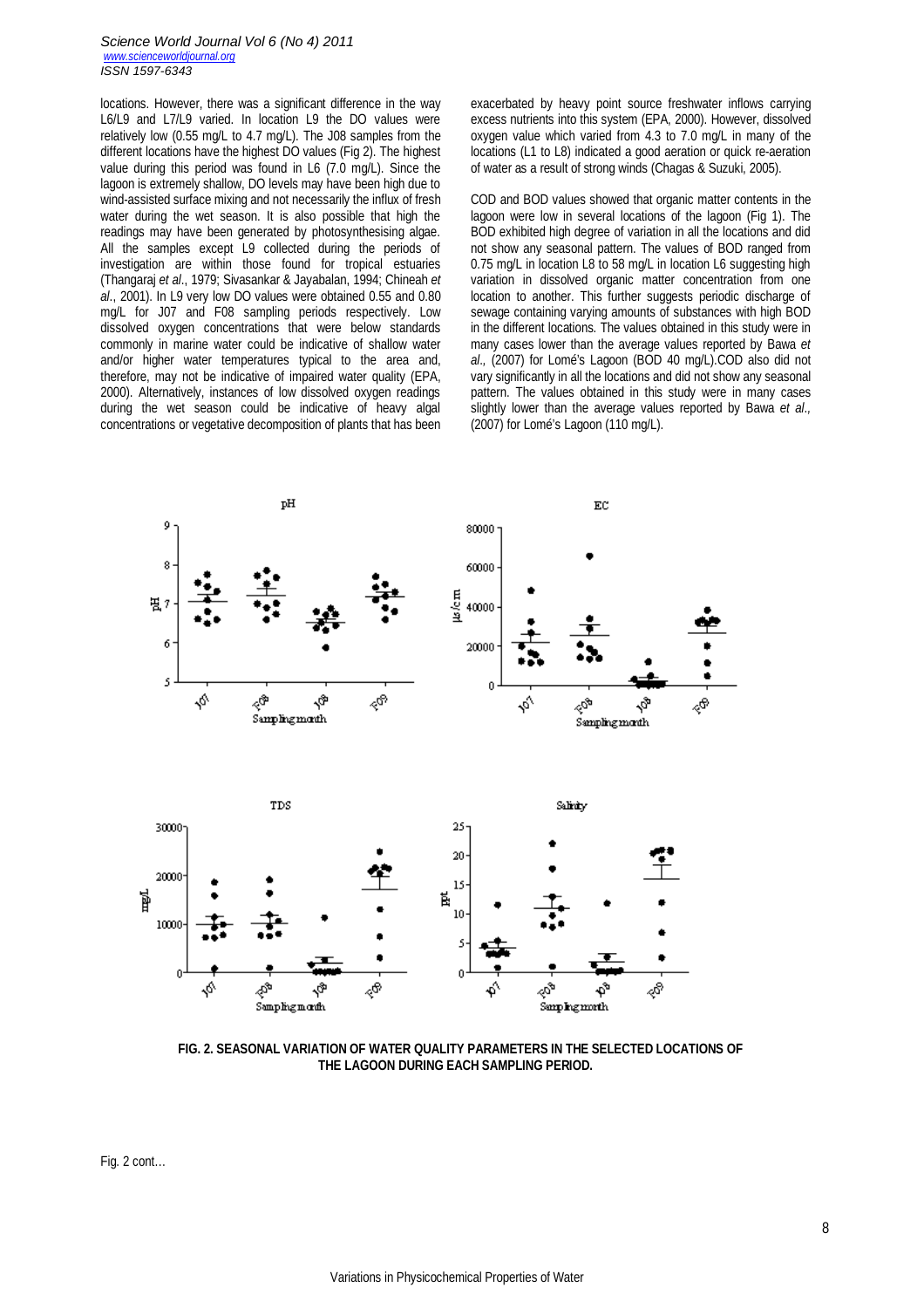

**FIG. 2 (cont). SEASONAL VARIATION OF WATER QUALITY PARAMETERS IN THE SELECTED LOCATIONS OF THE LAGOON DURING EACH SAMPLING PERIOD.**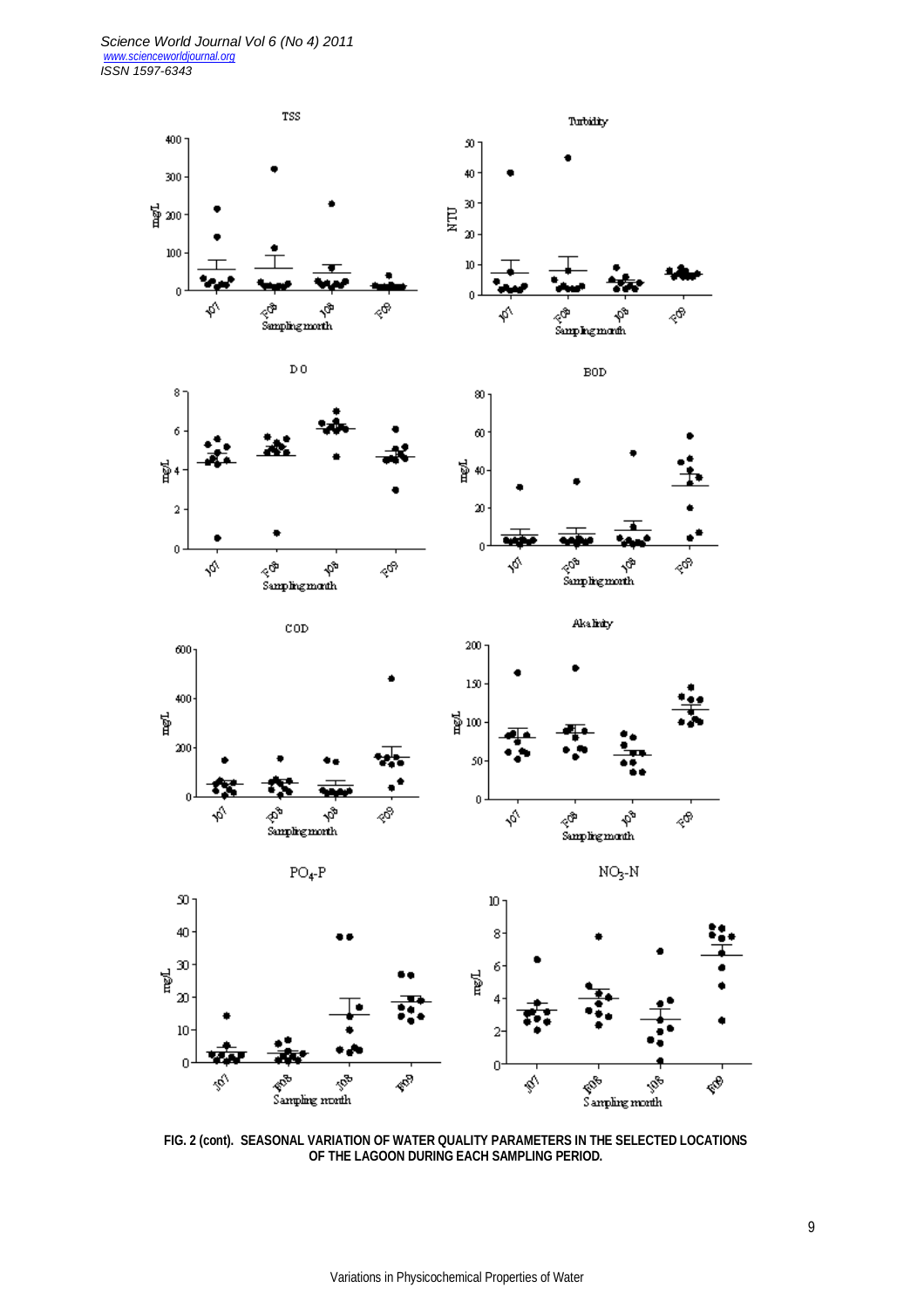Turbidity and suspended solids are important variables relative to transport and bioavailability of contaminants (Castane *et al.*, 2006). Turbidity results from the scattering and absorption of incident light by particulate matter in the water and can often be related to solids (Chapman & Kimstach, 1992). In this study the turbidity values obtained did not show any seasonal pattern (Fig 2). The values ranging from 1.5 NTU at location L3 to 9.0 NTU at L8 were recorded throughout the sampling periods. The relatively high consistent values for turbidity were obtained at all the locations during the F09 sampling periods and this may be as a result of waste discharge or earth-disturbing activities are occurring near the lagoon. Generally, a high turbidity value indicates a high concentration of total suspended solids. The higher TSS concentrations may be attributed to accidental discharges entering the lagoon from local drainages. The level of suspended solids have been found to depend on a variety of factors including: substrate type, river flow, tidal height, water velocity, wind reach/speed and depth of water mixing (Parr *et al*.,1998). The level of suspended solids can also be enhanced by anthropogenic activities in the river catchment as well as within the river and the estuary. Changes in river flow as a result of abstraction can influence suspended solids concentrations reaching estuaries. The values obtained in this work were relatively low and did not vary significantly in locations L1, L2, L3, L5 and L6 ( $p < 0.05$ , 95%). Locations L4, L7, L8 and L9 varied significantly during the periods of sampling. High values ranging from 112 to 228 mg/L were recorded in locations L7 during the J07, F08 and J08 sampling periods and in L9 during J07 and F08 sampling periods (Fig. 2). Higher solids observed in locations L9 during these periods might have decreased the passage of light through water, thereby slowing photosynthesis by aquatic plants and in turn reducing the dissolved oxygen content of the water. it has also been reported that high amount of TSS will cause water to heat up more rapidly and hold more heat; this, in turn, might adversely affect aquatic life that has adapted to a lower temperature regime (Chagas & Suzuki, 2005). Total suspended solids values obtained during this period did not have direct bearing on the turbidity of the water samples taken during the periods of investigation. Turbidity levels may have been low in most locations during the survey suggesting that the lagoon sediments were able to flocculate and settle out. The salinity levels in the lagoon may have promoted the aggregation of sediments and therefore hastened deposition (Merz, 2006). This may also be explained in terms of the materials that constitute the suspended solids. If they are colloidal in nature then they are small enough to pass through a filter paper. Turbidity like TSS did not show any seasonal variation and locations L4, L5, L7 and L8 is variation turbidity not significantly different during the sampling periods. However, significant variations in turbidity were observed in locations L1, L2, L6 and L9. Sources of total solids include industrial discharges, sewage, fertilizers, road runoff, and soil erosion.

The micronutrient content did not show distinct seasonal variation but did show spatial variation. Higher phosphate value than nitrate is a noteworthy feature during this study which could be due to addition of phosphate along with the land drainage and detergent rich sewage effluents or may be attributed to the input of freshwater as evidenced by the salinity and pH at some stations (Chineah *et al*., 2001). The concentration of phosphate found at L6 during J07 was the lowest (0.25 mg/L) and the concentration found at L5 and L8 during the J08 sampling period was the highest (38.4 mg/L).The concentration of nitrates in all the locations did not show significant variation but showed no relationship with season (Fig 2). The nitrate levels in location L9 was consistently higher than other locations investigated ranging from 6.4 mg/L during F07 sampling period to 7.9 mg/L during the F09 period. The highest values for each location were obtained during the F09 sampling

season with 4.8 mg/L at L3 and 8.4 mg/L L5. This means that in these locations incidences of pollution by  $NO<sub>3</sub>$  containing substances were mainly from non-point sources. Much of the nitrogen was likely coming from agricultural fields or deposition of raw sewage into the lagoon and because nitrate is very soluble, it flows and disperses easily into the water body. The relationship between PO<sub>4</sub> and NO<sub>3</sub> was almost always positive except in location L1 where it was negative and L5 where there seem to be no relationship at all. In locations L2, L6, L7 and L8 the relationship was significant.

For the purpose of further discussion, correlation analyses (Spearman Rank Correlation) were performed on some of the water physicochemical parameters to see how they all relate with each other during the period of this study. Statistically, for samples where  $n = 4$ ,  $p < 0.05$ , the critical correlation coefficient, r was found to be 0.81.The values found to be significant are in bold and presented in Table1. Correlation between two parameters provides a strong indication for a single reason for their variation. The pH of marine and brackish water system is always taken as the function of salinity. The result of the present study showed that the increase and decrease in pH followed the same trend as that of salinity as reported elsewhere (Lakshman & Durga, 2005). Salinity and pH have positive relationship in all the locations but only in locations L1 and L7 is this relationship significant. pH and dissolved oxygen showed significant negative relationship in all the locations except at L1, L4 and L5. pH and alkalinity showed positive correlation only at locations L1, L7 and L9.

Dissolved oxygen values also had negative relationship with and salinity, however none of the relationship is significant. The result established is similar to those obtained in tropical estuaries (Thangaraj *et al*., 1979; Sivasankar & Jayabalan, 1994). BOD and DO as would be expected showed negative correlations and this relationship was only significant in location L9. Electrical conductivity was positively correlated with salinity and total dissolved solids in all the locations. The relationship between EC and salinity was only significant at locations L1, L2, L3, L4 and L5 while EC and TDS gave very high correlation values except at location L6 and L9.

In conclusion, the results from this study showed that physical water quality parameters such as salinity, EC and TDS showed strong seasonal variation amongst stations. The only identifiable source of water loss from the lagoon is by evaporation and freshwater inflow and evaporation seem to be a major controlling force for these parameters in the lagoon. The effects of season and runoff are the two major causes of variation in water quality but human activities have interfered with this cycle and have exacerbated both wet and dry period extremes. The data obtained suggests that anthropogenic disturbances have affected the water quality of the Lagos Lagoon. The establishment of several types of activities with increased point and non-point storm water runoff shunted directly into Lagos Lagoon has negatively affected the water quality and made relationships between most of the parameters complex. For example, total suspended solids did not show a similar pattern in all locations, but turbidity which in many cases is a function of TSS showed some similarity in how this parameter varied most locations; Biological oxygen demand (BOD) and chemical oxygen demand (COD) did not show a similar pattern in the way they both varied in all the locations. This means that the organic load carried in the different locations studied were not the same and the mixing force of the lagoon water is not strong enough to disperse the organic matter. In effect, three main parameters were identified as being principal in influencing the observed water physicochemical parameter distribution in the study area. These are salinity, pH and alkalinity.